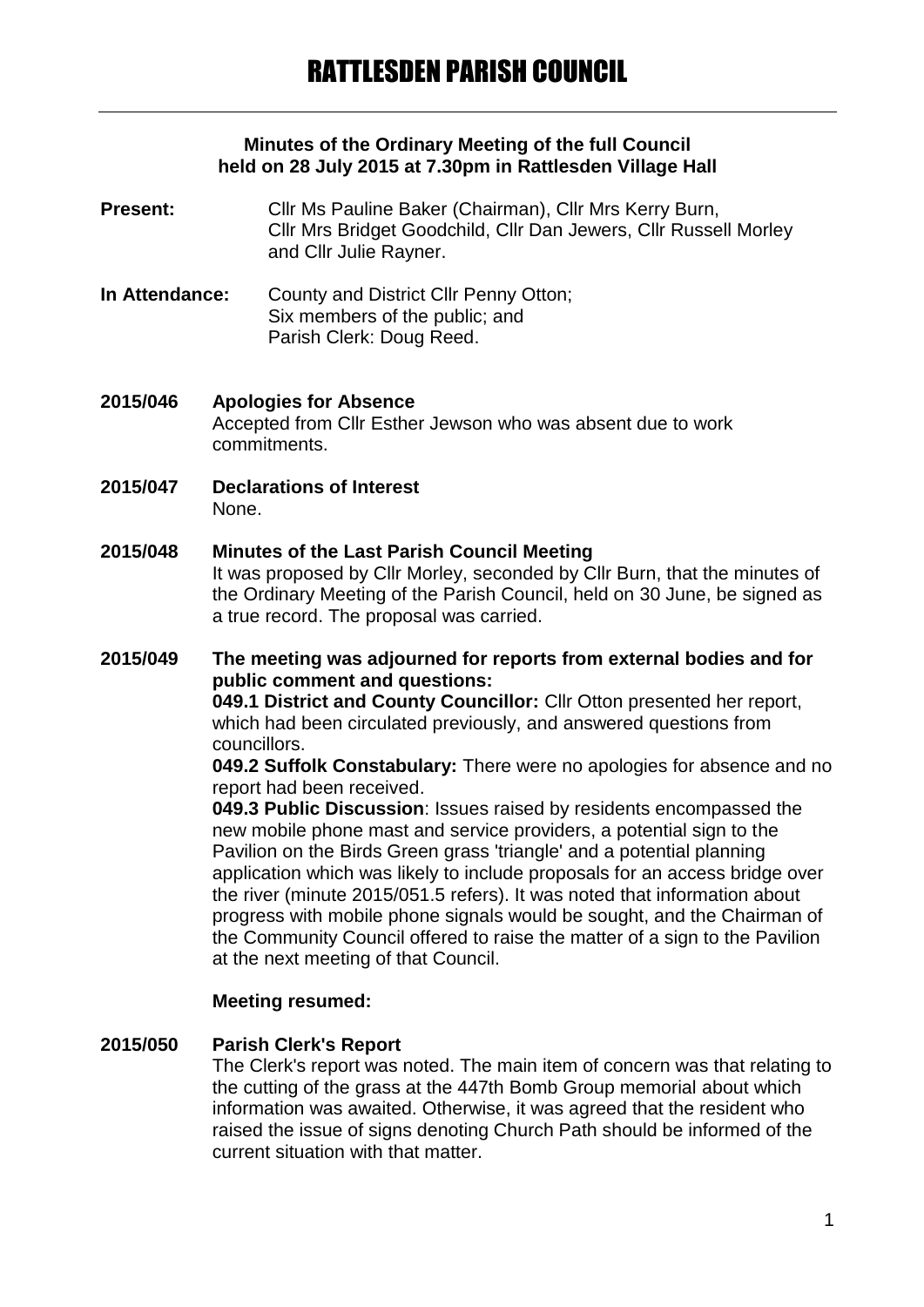# **2015/051 Planning**

### **051.1 Applications:**

2272/15 concerned land on the west side of Rising Sun Hill - a schedule of tree works. Informed advice about the proposed works was provided by the Parish Council Tree Officer who was satisfied that the schedule would benefit the area in question. The Council had no objection; and 2427/15 concerned Lidgate House, School Road - erection of conservatory to west elevation. The Council had no objection.

**051.2 Applications - Responses:** There were no applications which had had to be considered in advance of the meeting because of their deadlines.

**051.3 Decisions:** It was noted that applications 1943/15 and 1944/15 both concerning 1 Church Path and 1972/15 concerning Jay Cottage, School Road had been granted.

**051.4 Pre-Planning Application Protocol:** The Council considered the protocol recommended by the Suffolk Association of Local Councils. Given that some of the wording was not considered appropriate to parish councils, it was proposed by Cllr Burn, seconded by Cllr Goodchild, that the protocol be adopted in principle and that it be edited by the Clerk to form a relevant document for future use by the Council. The proposal was carried. **051.5 Pre-Planning Application - Lower Road:** The Council reviewed the potential application, particularly given concerns over a proposed access bridge over the river. It was generally considered that the site backed on to a sensitive area and there were concerns, in the context of the possible bridge, about setting a precedent. Moreover, further issues including access/egress across common land, vehicle visibility and related health and safety matters tended to suggest that any formal application might be problematic. At the same time, the Council was grateful for the opportunity to provide informal comment to the applicants and minded to be as constructive as it could be. To that extent, it was suggested that a preapplication site meeting, involving a relevant planning officer from Mid Suffolk District Council, might prove beneficial. The Clerk was asked to contact the applicants with that notion to see if this would be agreed as a helpful way forward.

**051.6 Common Land:** Having secured the registers of common land in Rattlesden from Suffolk County Council, it was resolved that ownership details for that land be sought through the Land Registry at a cost not to exceed £150.00.

# **2015/052 Finance**

**052.1 Financial Report:** The report to 30 June was received. It was proposed by Cllr Baker, seconded by Cllr Burn, that the reconciliation be approved and duly signed. The proposal was carried.

**052.2 Payments and Income:** It was proposed by Cllr Baker, seconded by Cllr Jewers, that the schedule of payments be approved. The proposal was carried. The schedule comprised the following:

- Litter-picker salary (July) £125.65;
- Clerk salary (July) £267.49;
- PAYE (July) £66.80;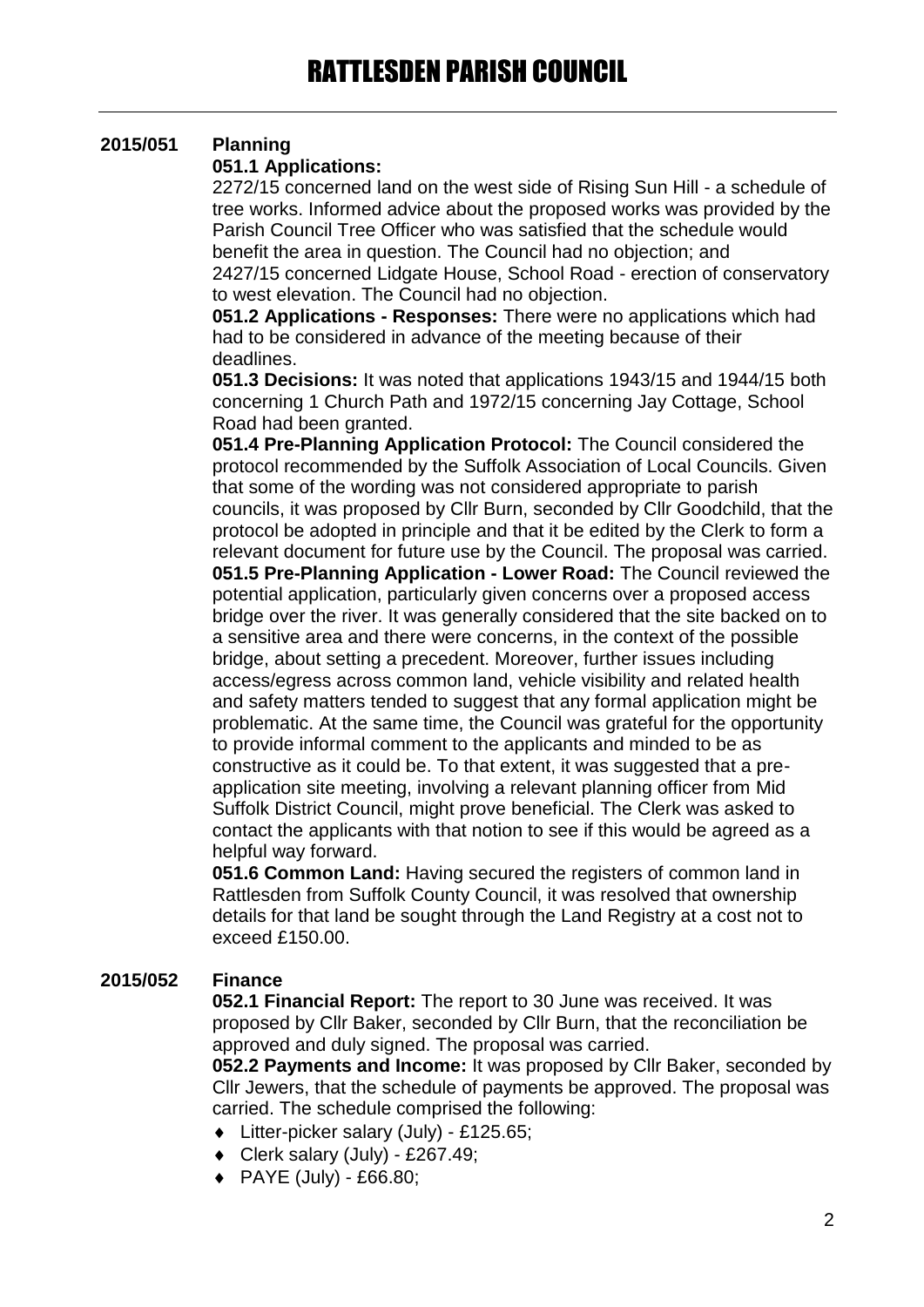- Litter-picker salary (August) £125.65;
- Clerk salary (August) £267.49;
- $\blacklozenge$  PAYE (August) £66.80;
- The Felsham Gardeners cemetery grass-cutting £190.00;
- ◆ Suffolk County Council registers of common land £45.00;
- Cllr Jewers reimbursement of expenses £53.10;
- Clerk reimbursement of cost of gift voucher £30.00;
- Rattlesden Village Hall Committee village hall hire £30.00;
- Suffolk Association of Local Councils attendance at Clerks' networking event - £10.00 + £2.00 VAT; and
- ◆ Anglian Water cemetery water £15.37.

Income received was duly noted as follows:

Business account interest (July) - £0.81; and

 Mid Suffolk District Council - cleansing grant (April-June) - £187.20. **052.3 Internal Audit 2014-2015:** It was resolved that a letter of thanks from the Council, signed by the Chairman, be sent to Mr Graham Reid, internal auditor, for his time and effort in undertaking work on the 2014- 2015 accounts. Further, that a gift voucher in the sum of £30.00 be included.

#### **2015/053 Council Governance**

**053.1 New Legislation, Codes or Regulatory Issues:** None. **053.2 Risk Register, Policies and Internal Controls:** There were no decisions or actions which impacted upon the Council risk register, policies or internal controls.

#### **2015/054 Correspondence**

The only issue to arise from the list of correspondence was that from a resident relating to replacement trees on the river bank. It was agreed that no action be taken at the present time given the natural regeneration which was taking place, However, the situation would continue to be monitored.

#### **2015/055 Telephone Kiosk (Felsham Road)**

Councillors were extremely pleased to note the excellent work carried out by local volunteer residents to refurbish the kiosk. It was agreed that, if receipts could be provided, then any costs towards that work would be duly reimbursed. It was also resolved that a competition be advertised through the next issue of "Revelations" to find the best idea(s) as to what use the kiosk might be put. The winner would receive a £25.00 voucher to spend in the Community Shop.

#### **2015/056 Cemetery Green**

Given further damage to the posts around the green, it was resolved that they be removed entirely. Cllr Jewers kindly offered to undertake the work when he had the opportunity.

#### **2015/057 Matters to be Brought to the Attention of the Council** None.